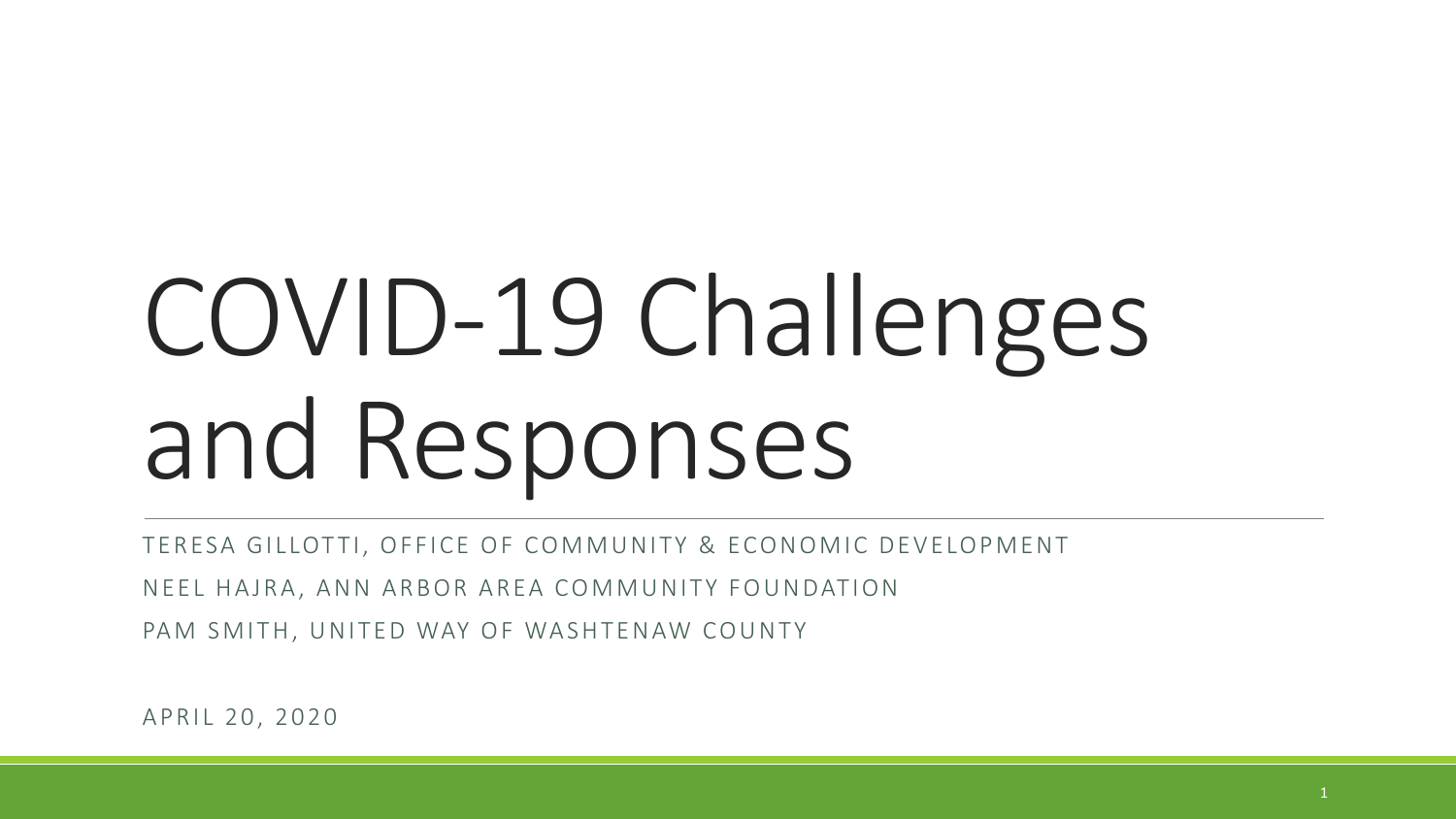# Long Local Tradition of Public-Private Partnership

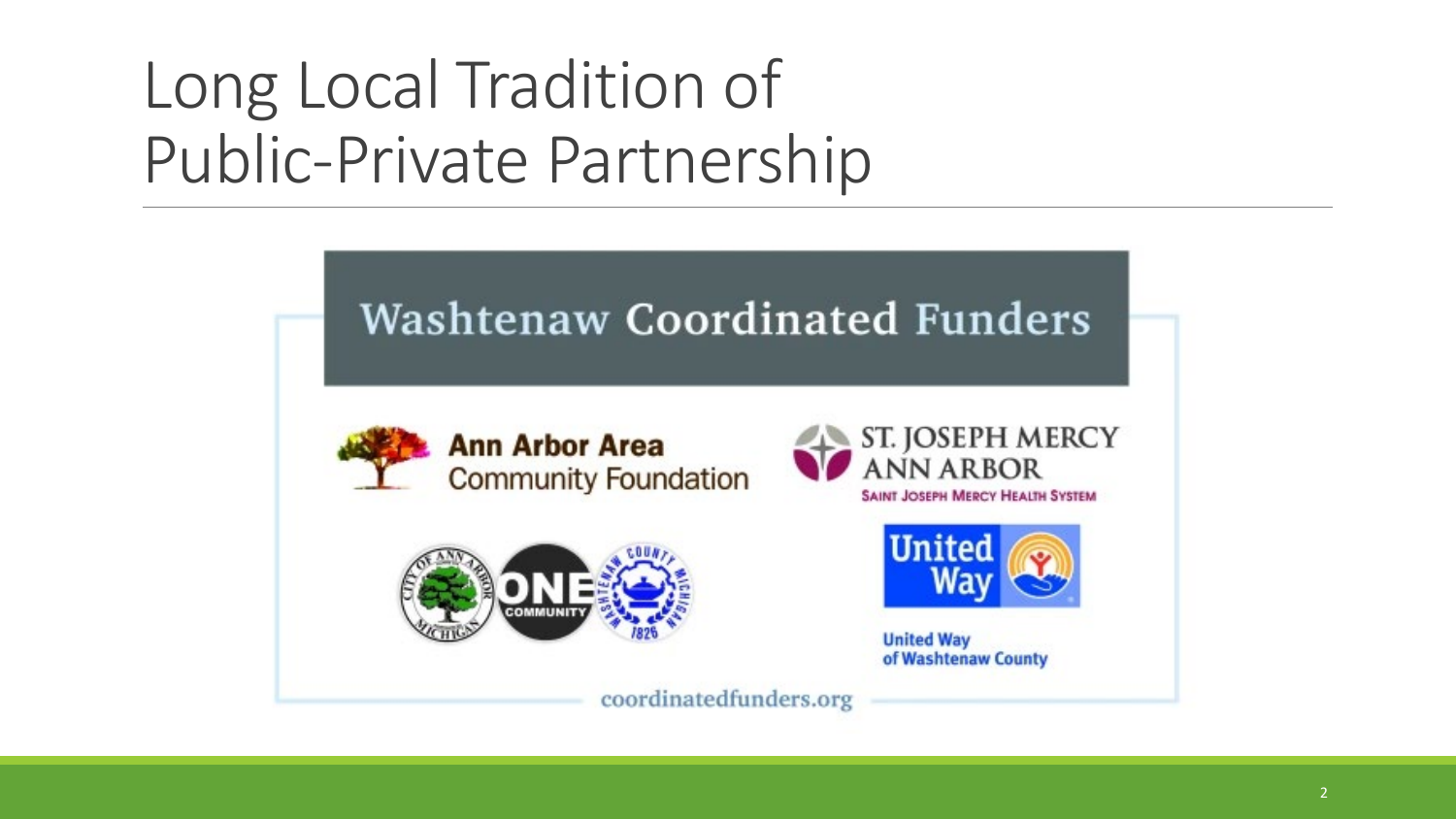

**United Way** of Washtenaw County

**☆** COVID-19 Community Relief Fund one million dollar goal

Whose work benefits people with low incomes, communities of color, and historically and/or systematically marginalized people, services are offered in 48197/98 and rural Washtenaw County

Whose primary program participants are high-risk for contracting COVID-19 (e.g. older adults and those with chronic health conditions)

Who have experienced a decrease in critical volunteer capacity as a result of the COVID-19 pandemic and an increase in staffing demands as a result of responding to the COVID-19 pandemic

- **\*** Within 2 weeks distributed 679K, Total of one million granted by end of April
- **♦ Organized thousands of community wide volunteers through** VolunteerWashtenaw.org
- <sup>2</sup> 2-1-1 call system has handled thousands of calls: priority calls are food and housing. Data gathered during calls highlights emerging/critical needs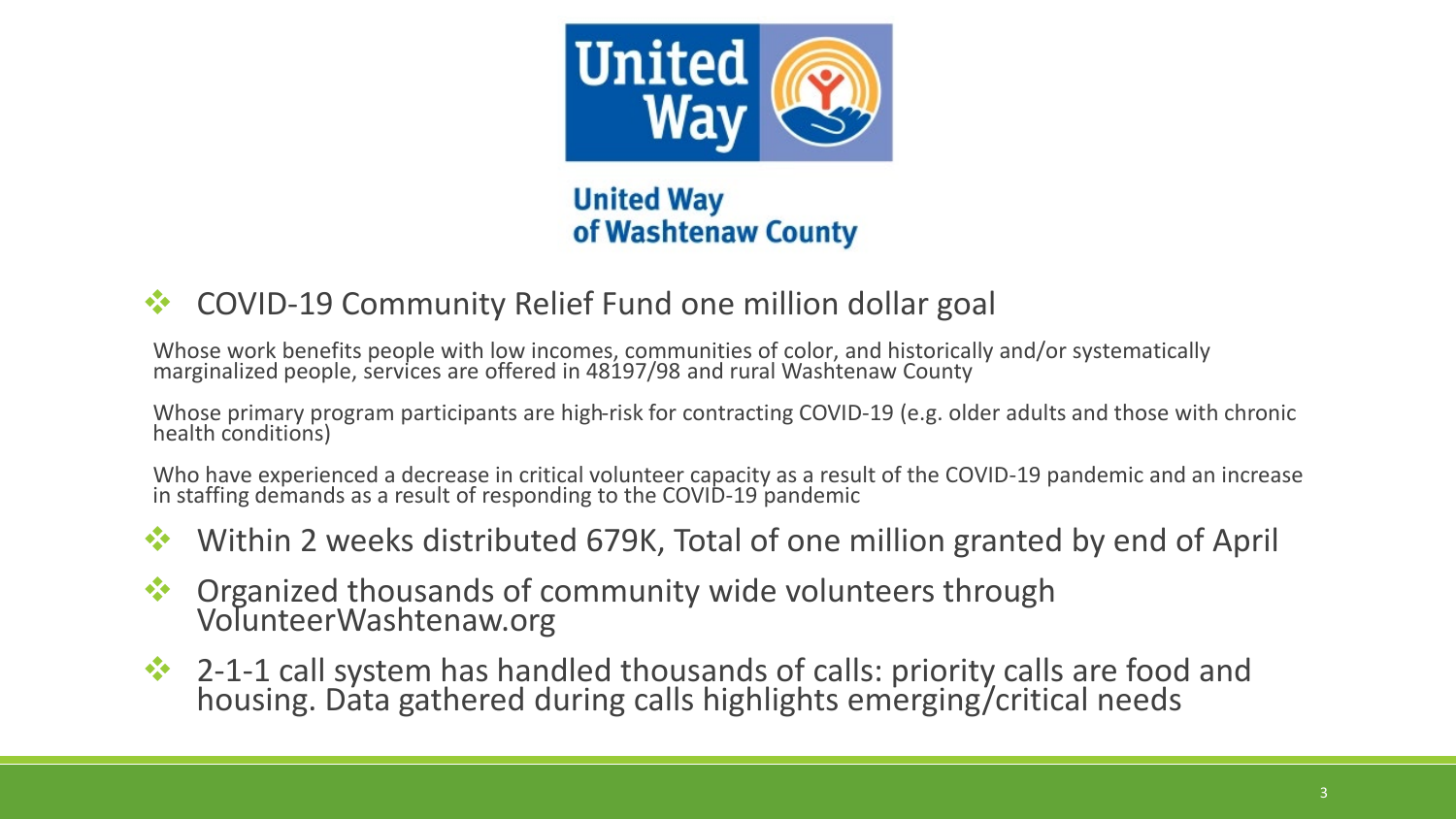

- ◆ Over \$1M granted in response to crisis (including support for United Way's Relief Fund)
- ◆ Launched \$500k Nonprofit Loan Fund (\$100k in loans so far)
- $\cdot$  Initial priorities have been older adults, young children, and disparately impacted neighborhoods
- ◆ Supported the County's Small Business Resiliency Fund and the Arts Alliance's Creative Washtenaw Aid 2020 Fund
- $\cdot$  Blending data, institutional feedback, and individual feedback to inform evolving priorities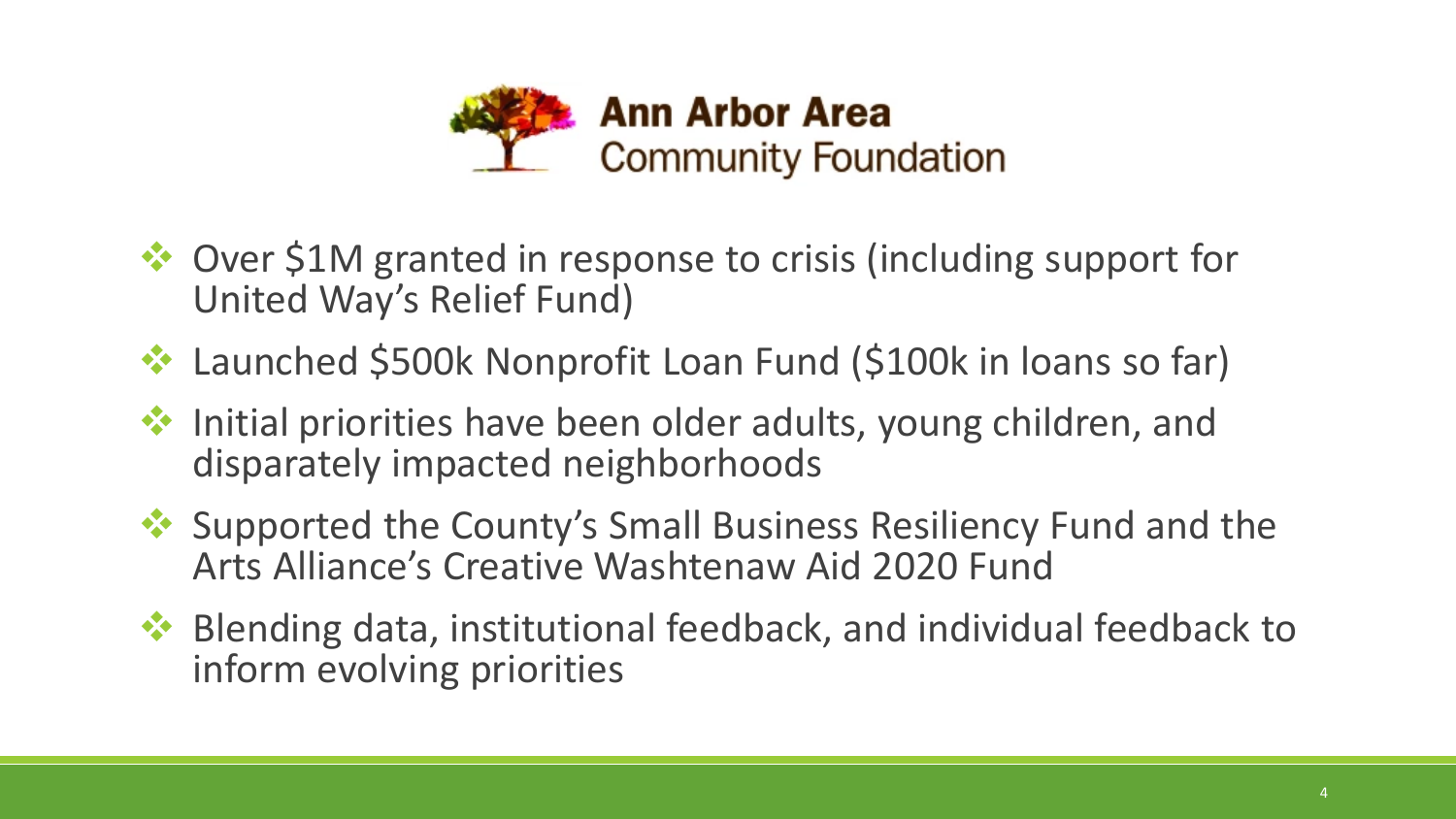

- Working with Shelter Association to extend warming shelter and expand locations to allow homeless to shelter in place – 5 current sites ◆ Additional sites being evaluated Ultimate focus on permanent housing
- \* Administering Small Business Resiliency/Relief fund in partnership with Ann Arbor SPARK, SBDC, WCC entrepreneurship center and WC Racial Equity Office More than \$1.3 million in funding for Washtenaw businesses **:** \$577,500 committed

Additional reviews underway with final grants to be awarded by April 30

**☆** Managing Barrier Busters network of 100 non-profits Direct support for residents with eviction prevention, utility payments, transportation Expansion of Unmet Needs Fund in response to COVID including food, childcare, etc.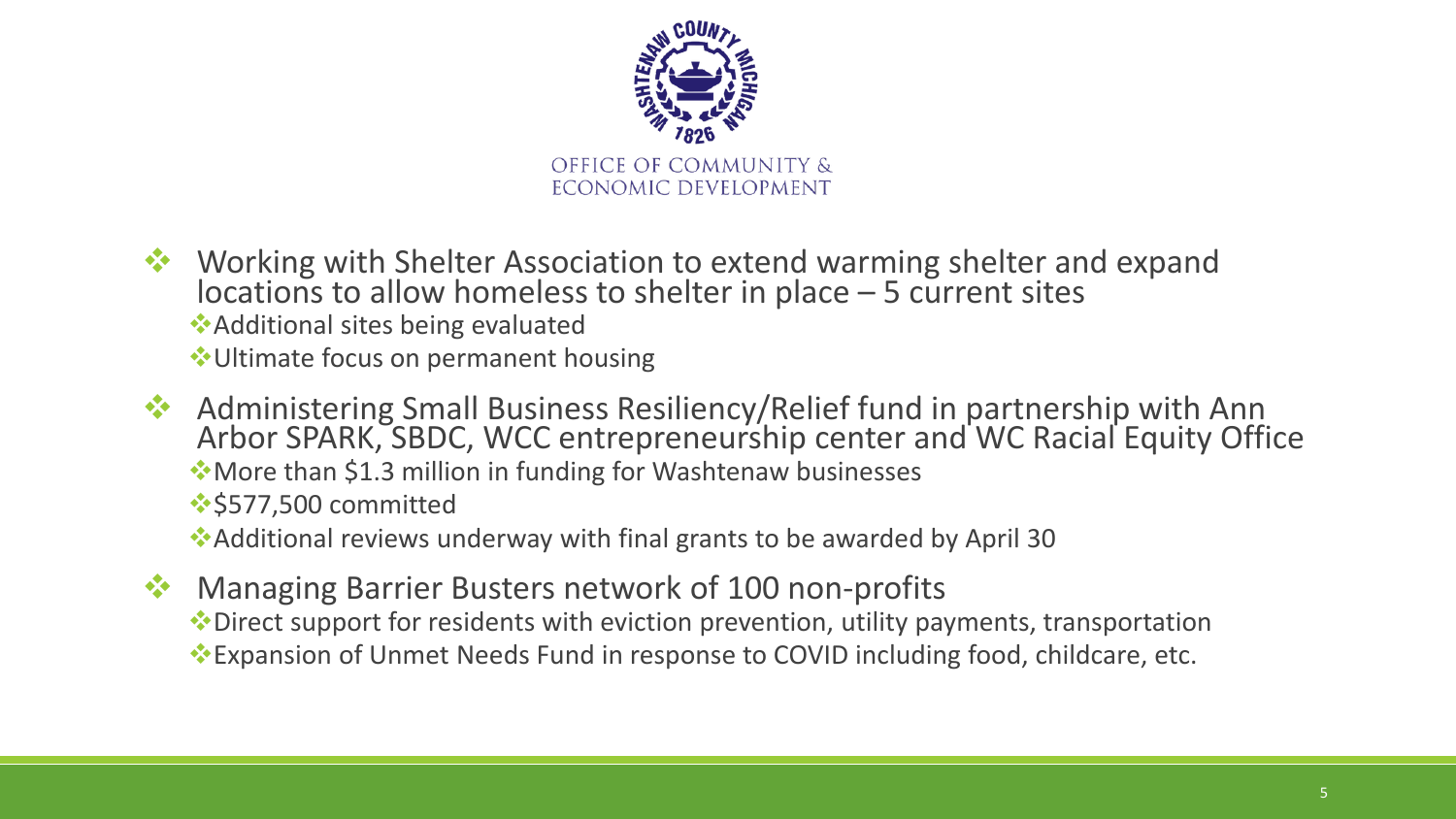#### **A Coordinated Funding Approach**

*to meet the needs of our community's most vulnerable*

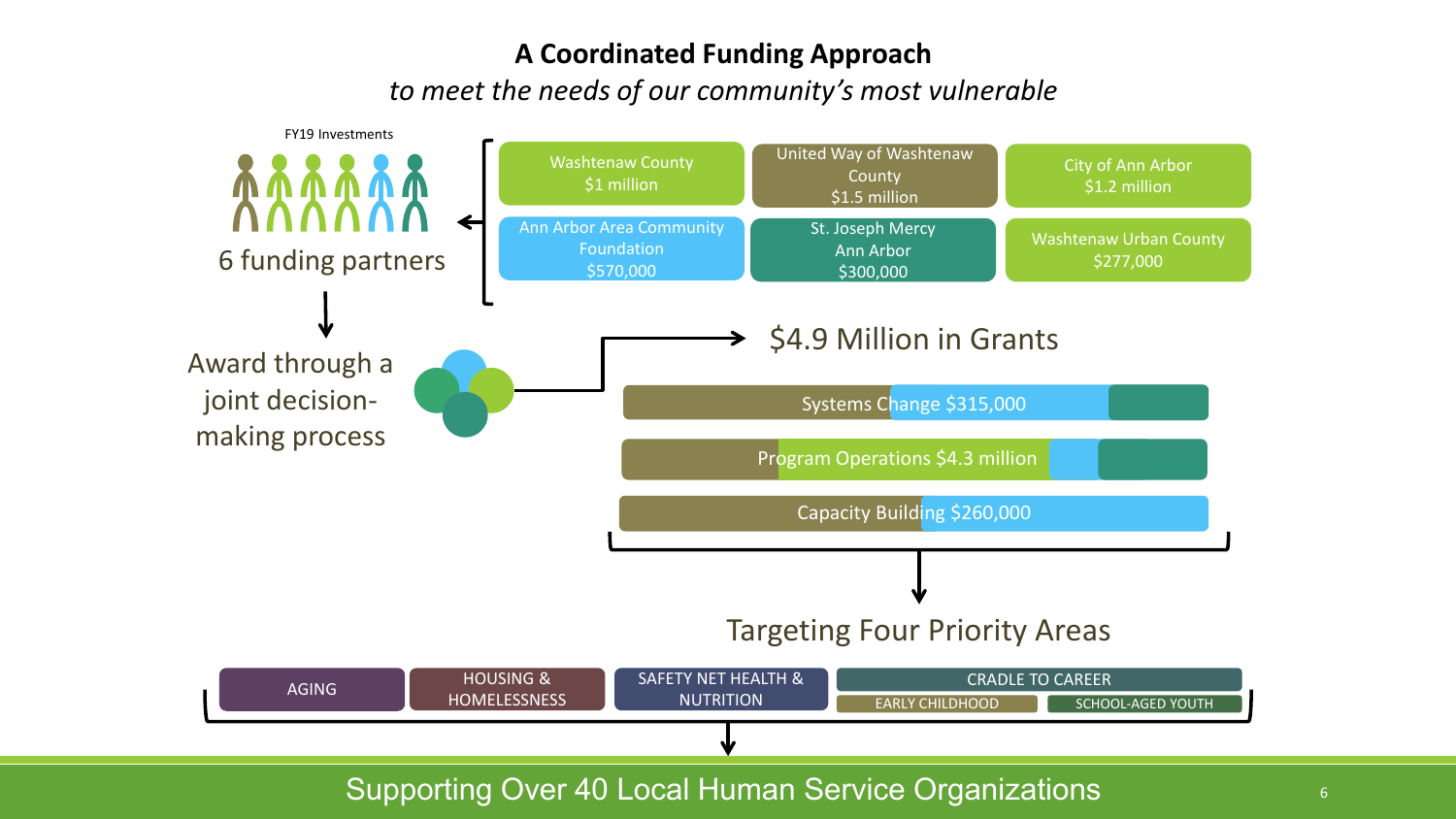

- **<sup>◆</sup>** Converted many current program grants into general operating support to lift agency restrictions
- **EX** COFU partners were in direct and constant contact as pandemic evolved maximizing networks and support systems
- **☆ Considering a similar action for the upcoming grant year**
- **★ Advanced some multiyear funds for nonprofits**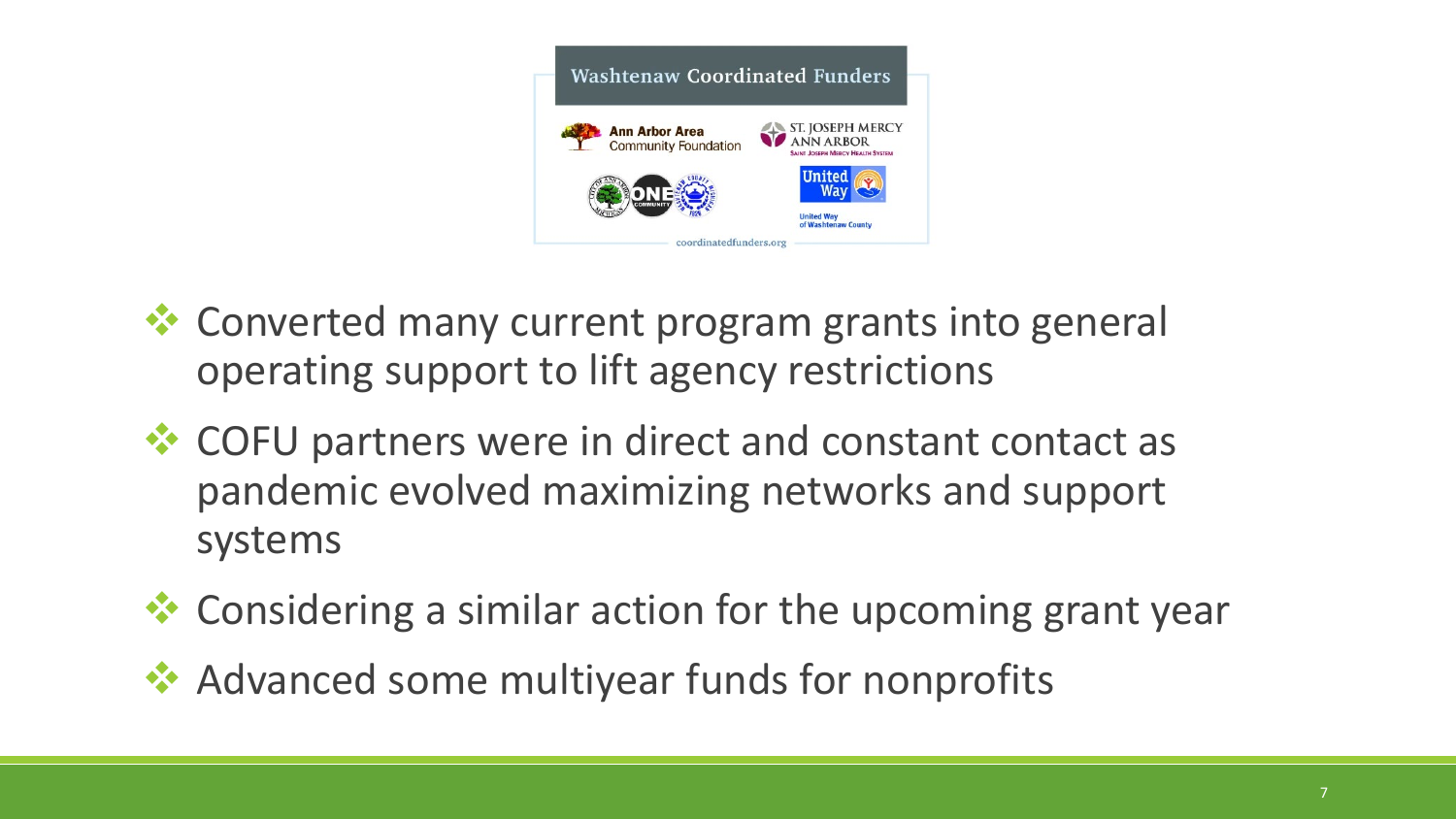# Emerging Trends in Food Insecurity

- $\cdot$  **Food Supply Chain was interrupted, 40% donations come** from restaurants and groceries
- ◆ Dramatic four fold increase on demand
- **EX** Reduction of volunteers in warehouse, National Guard assisting
- **❖ Staffing costs soaring**
- **Expanded EBT benefits should relieve pressure on emergency** food system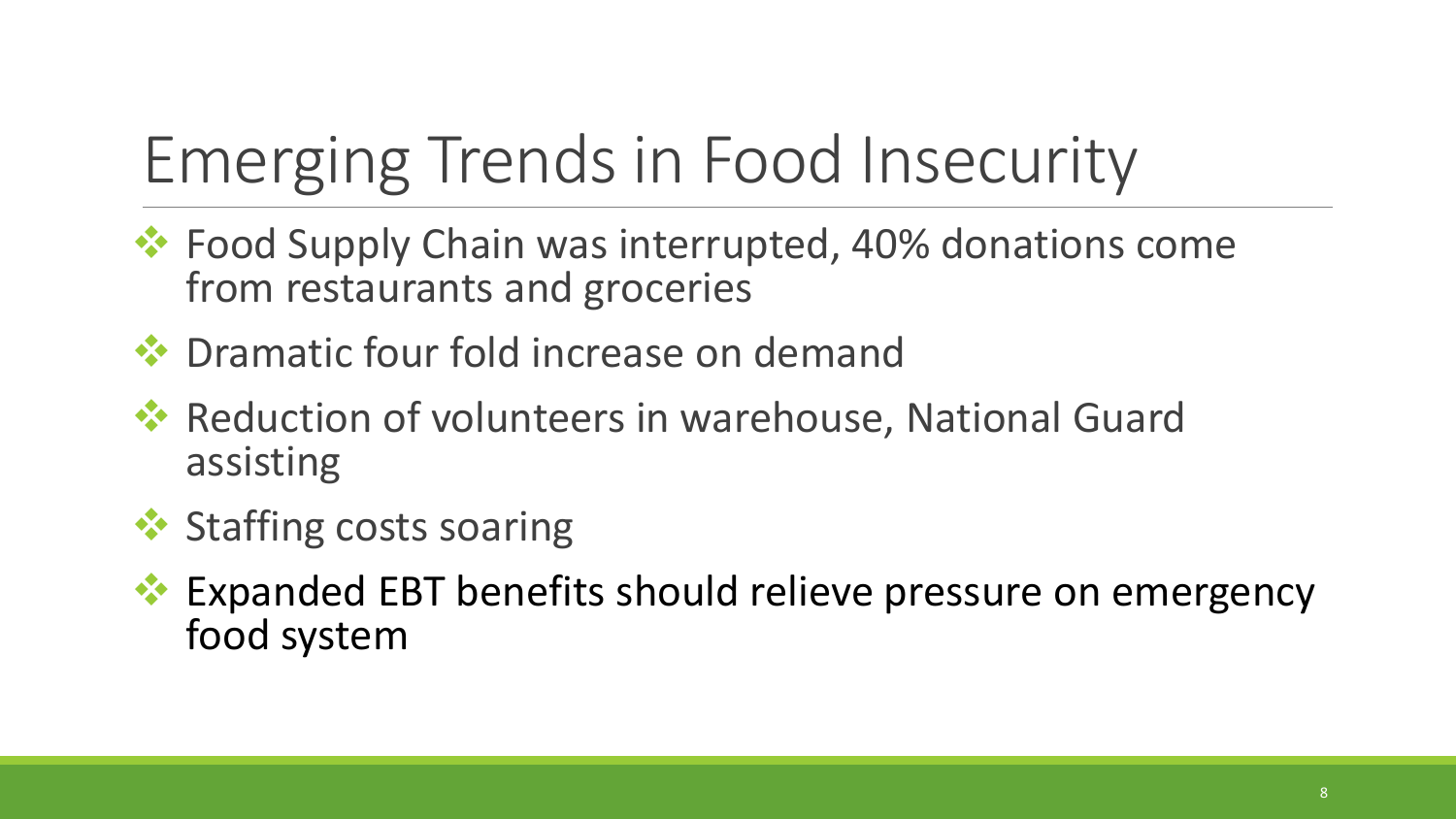## Emerging Trends in Older Adult Vulnerability

- $\cdot$  Access to healthy food is the #1 reported concern by older adults and social service agencies; depression also a growing concern
- ◆ Challenges in staying healthy (whether COVID-related or otherwise) during physical isolation
- ◆ Social isolation exacerbated by inadequate broadband access
- ◆ Not reaching out with their needs even when services and solutions exist
- Caregiving (formal and informal) has been upended and disrupted
- Disruptions will extend well beyond the pandemic period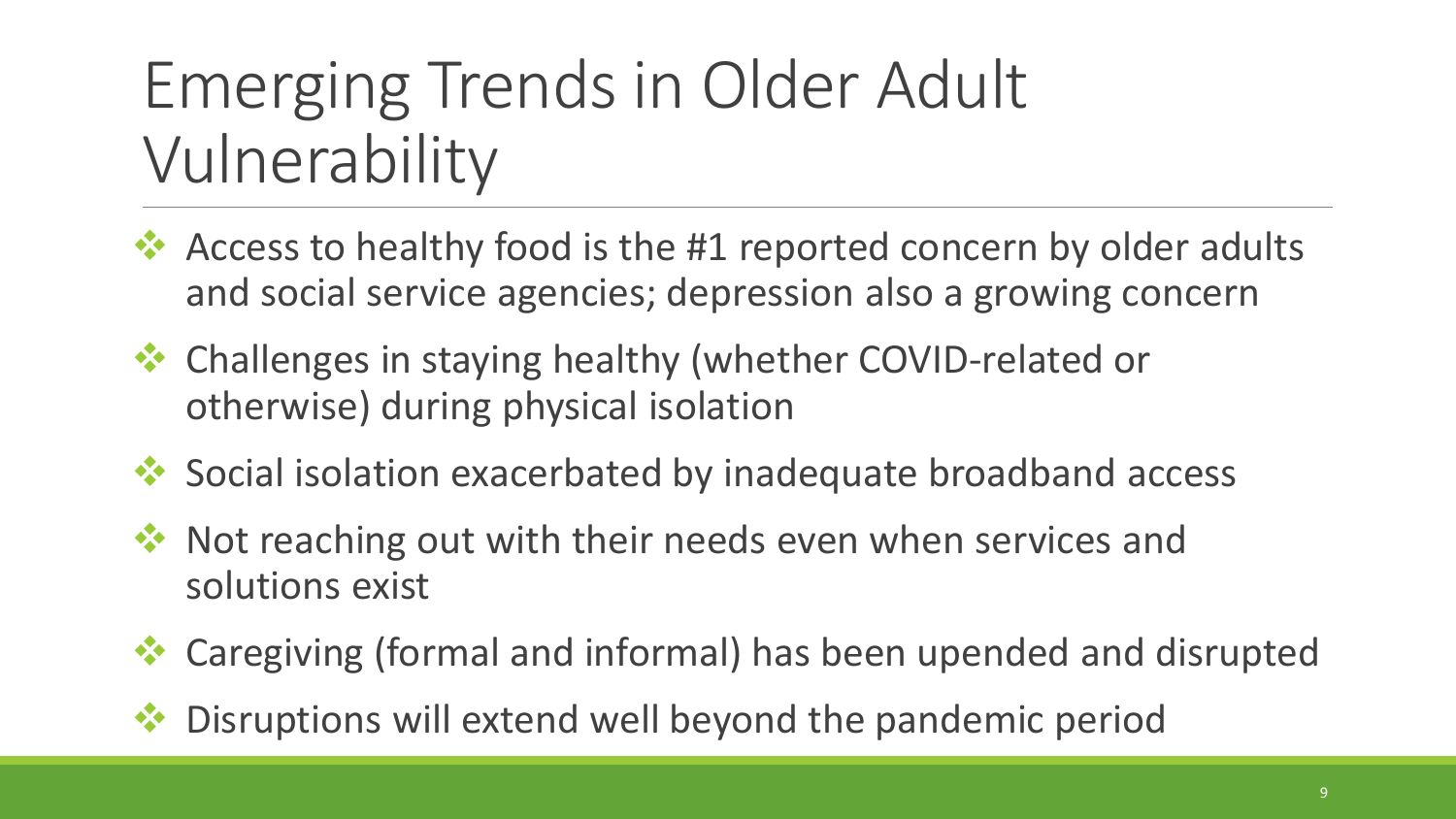# Emerging Trends in Housing Insecurity

- ◆ State eviction moratorium extended until May 15
- $\cdot$  Federally backed mortgages eviction moratorium into August
- Nation-wide challenges:
- **EX** Back rent and back mortgages could pile up do to job layoffs/loss
- **☆ Landlords could be impacted by lack of cash flow**
- $\triangle$  Immigrant community disproportionately impacted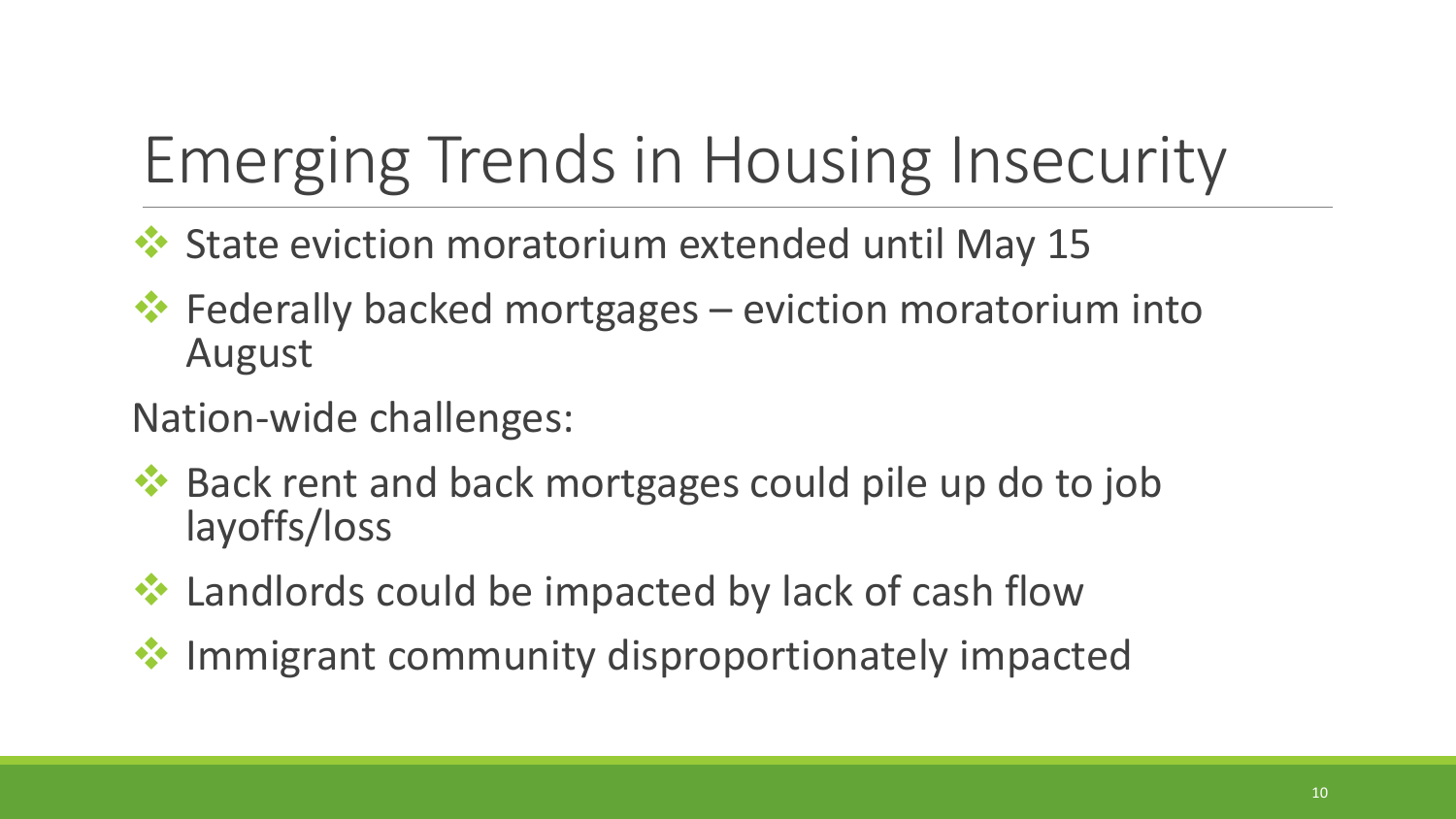# The Disparate Impacts of the Crisis

- **☆ Racial disparities** African American 12% of Washtenaw County population but 48% of COVID-19 cases, Asian Americans have seen increase in racial attacks, xenophobia
- **<sup>◆</sup> Geographic disparities** Rural communities suffering. Manchester for example has no pharmacy, no grocery store and more than half do not have Broadband for students
- **<sup>◆</sup> Socioeconomic disparities** ALICE data 37% were already struggling and pandemic has exacerbated the stress and financial difficulties of maintaining household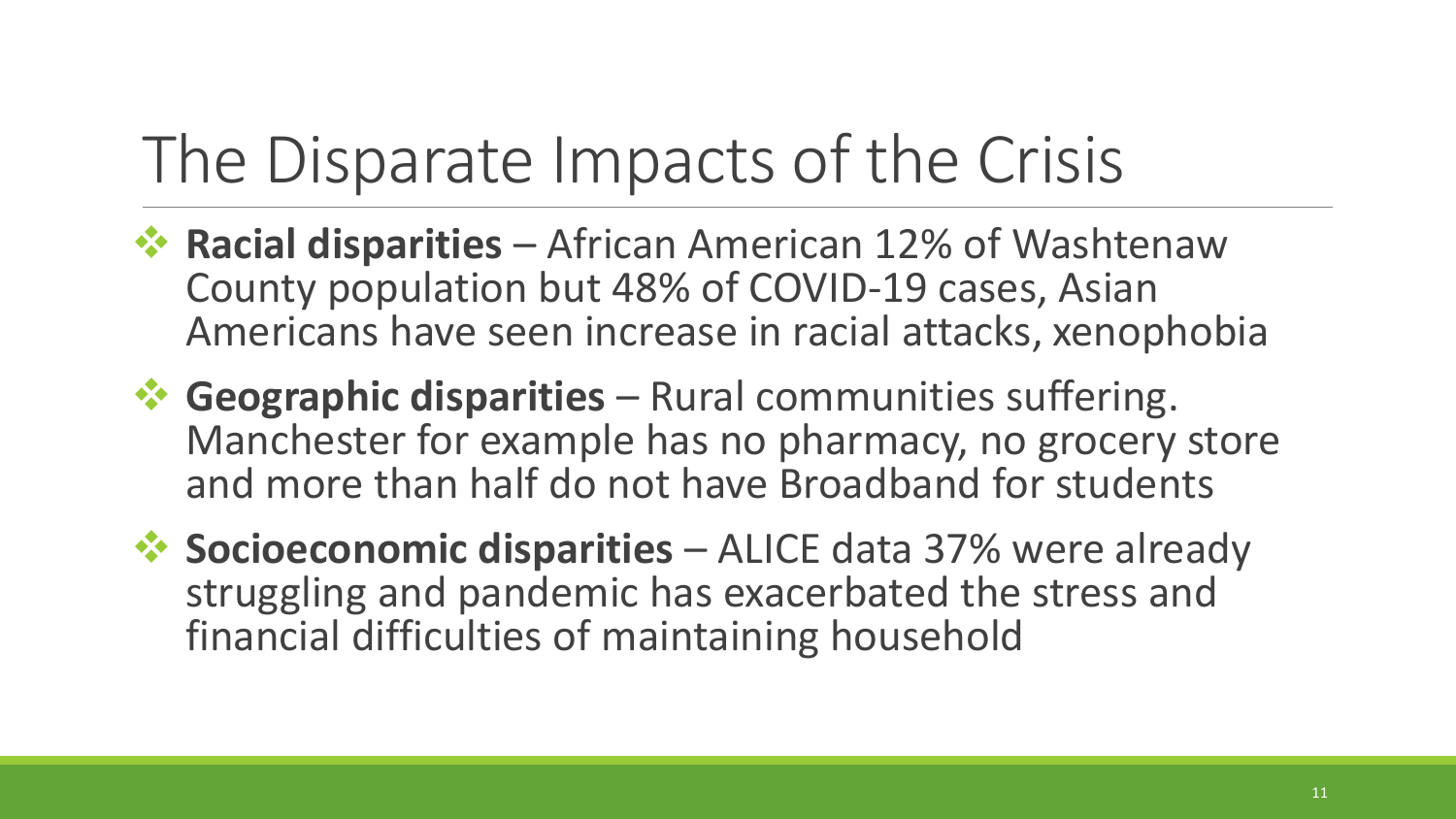#### The Disparate Impacts of the Crisis

**The poverty rate in Ann Arbor is 22.1%.** https://www.welfareinfo.org/povertyrate/michigan/ann-arbor

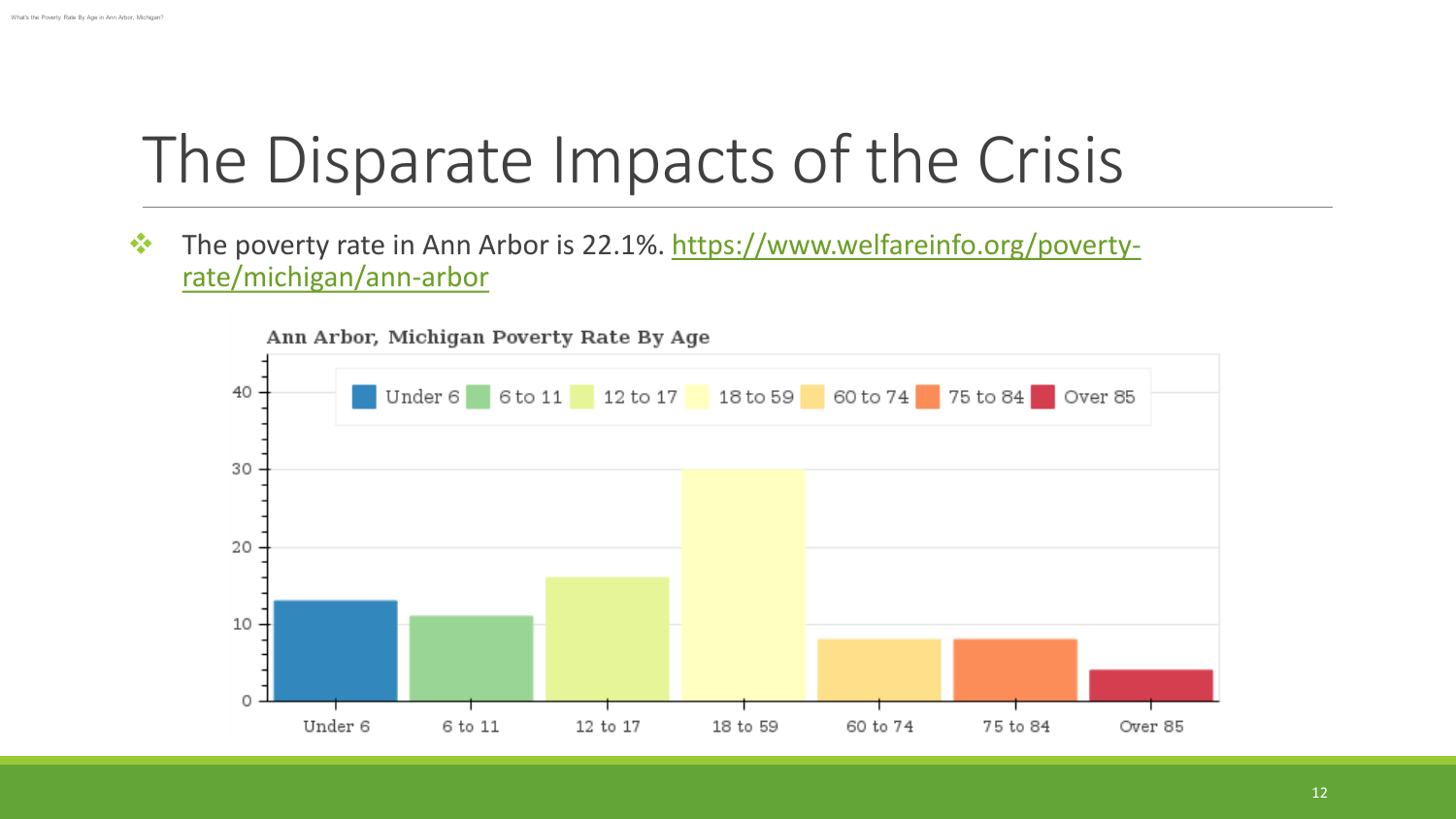# Suggestions for City

- **Play to existing strengths (COFU partnership)** and **collaborate**
- **<sup>◆</sup> Leverage existing investments** through Coordinated Funding, Barrier Busters, and Shelter Association
- **<sup>◆</sup> Maintain capacity** for the ongoing challenges of the crisis
- Use **data** to make decisions, rely on **staff and experts** for recommendations, keep entire city in mind when making hard choices – **equity matters**